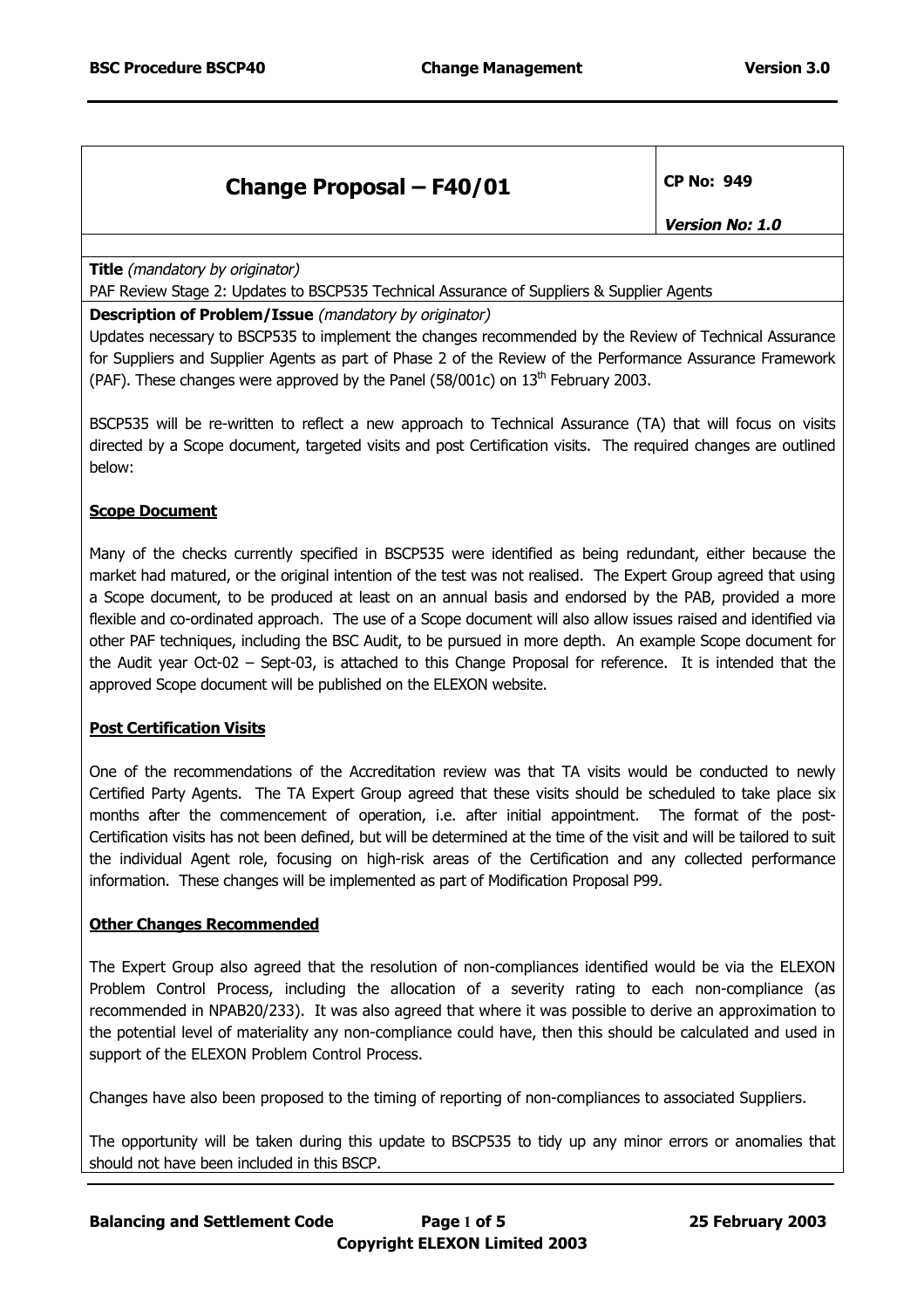| <b>Change Proposal - F40/01</b>                                                                                                                                                                          | <b>CP No: 949</b>      |  |
|----------------------------------------------------------------------------------------------------------------------------------------------------------------------------------------------------------|------------------------|--|
|                                                                                                                                                                                                          | <b>Version No: 1.0</b> |  |
| <b>Proposed Solution(s) (mandatory by originator)</b>                                                                                                                                                    |                        |  |
| A 'red-lined' copy of BSCP535 will be produced detailing exact changes necessary.                                                                                                                        |                        |  |
|                                                                                                                                                                                                          |                        |  |
|                                                                                                                                                                                                          |                        |  |
| <b>Justification for Change</b> (mandatory by originator)                                                                                                                                                |                        |  |
| These changes will:                                                                                                                                                                                      |                        |  |
| a) Provide a more flexible and responsive technique to address the key issues in the market, via the proposed                                                                                            |                        |  |
| Scope Document approach                                                                                                                                                                                  |                        |  |
| b) Introduce a measure of the materiality of non-compliances                                                                                                                                             |                        |  |
| c) Improve reporting of non-compliances to associated Suppliers.                                                                                                                                         |                        |  |
| These changes have been recommended by an Expert Group comprising industry representatives familiar with<br>BSCP535. These recommendations have been reviewed and endorsed by the PAB and the BSC Panel. |                        |  |
|                                                                                                                                                                                                          |                        |  |
|                                                                                                                                                                                                          |                        |  |
|                                                                                                                                                                                                          |                        |  |
|                                                                                                                                                                                                          |                        |  |
|                                                                                                                                                                                                          |                        |  |
|                                                                                                                                                                                                          |                        |  |
| Configurable Items Potentially Affected by Proposed Solution(s) (optional by Originator)                                                                                                                 |                        |  |
| None apart from BSCP535                                                                                                                                                                                  |                        |  |
|                                                                                                                                                                                                          |                        |  |
|                                                                                                                                                                                                          |                        |  |
| <b>Impact on Core Industry Documents</b> (optional by originator)                                                                                                                                        |                        |  |
| None                                                                                                                                                                                                     |                        |  |
| Related Changes and/or Projects (mandatory by BSSCo)                                                                                                                                                     |                        |  |
| P99                                                                                                                                                                                                      |                        |  |
|                                                                                                                                                                                                          |                        |  |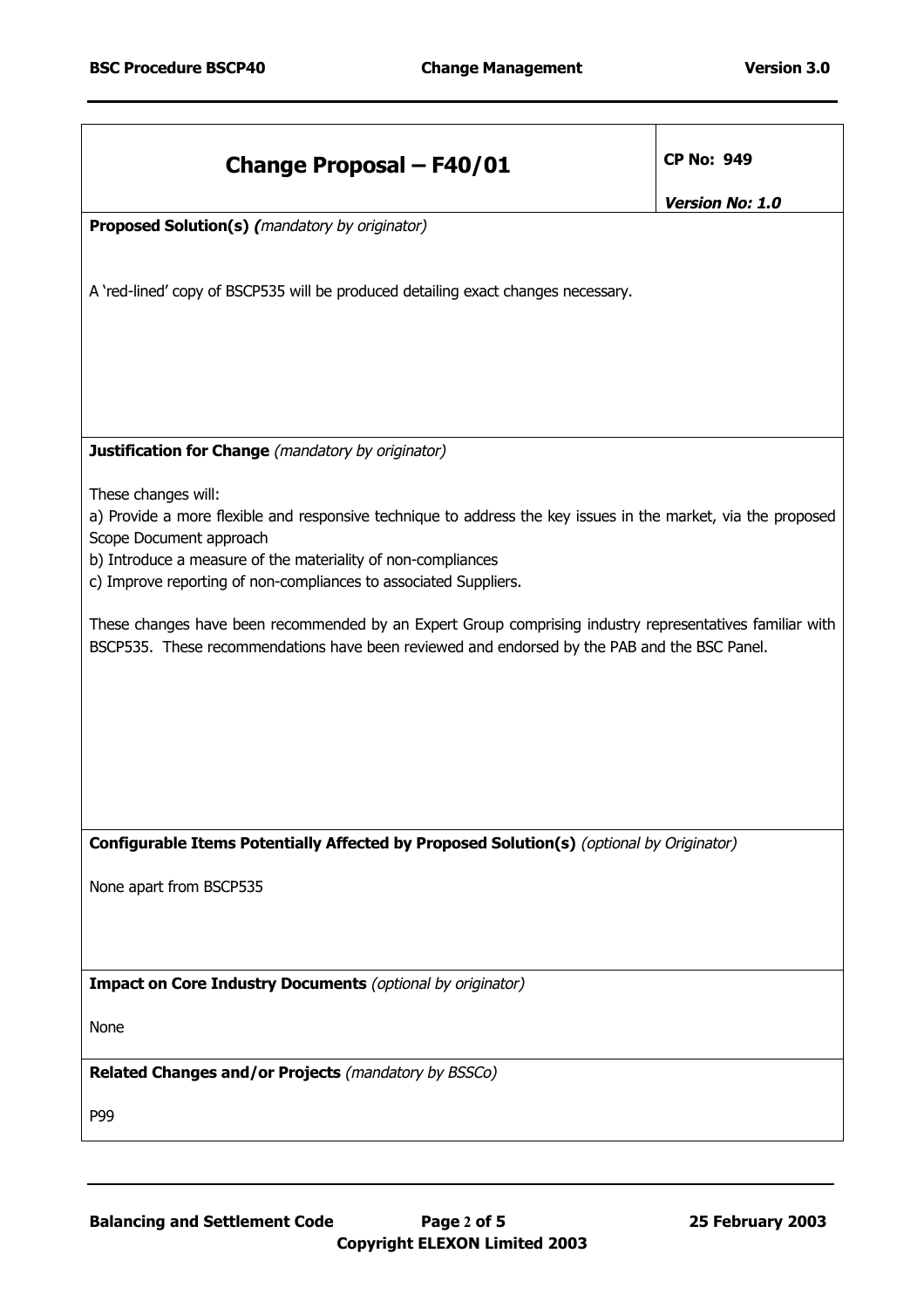| <b>Change Proposal - F40/01</b>                                                                                                                                                                                            | <b>CP No: 949</b>      |  |
|----------------------------------------------------------------------------------------------------------------------------------------------------------------------------------------------------------------------------|------------------------|--|
|                                                                                                                                                                                                                            |                        |  |
|                                                                                                                                                                                                                            | <b>Version No: 1.0</b> |  |
| Requested Implementation Date (mandatory by originator)                                                                                                                                                                    |                        |  |
| <b>July 2003</b>                                                                                                                                                                                                           |                        |  |
| <b>Reason:</b>                                                                                                                                                                                                             |                        |  |
| This document will be impacted by P99. It would be beneficial to implement these changes prior to the<br>document being amended for that Modification, which is currently scheduled for implementation in January<br>2004. |                        |  |
|                                                                                                                                                                                                                            |                        |  |
|                                                                                                                                                                                                                            |                        |  |
| Agreed Release/Implementation Date (mandatory by BSCCo)                                                                                                                                                                    |                        |  |
| 'Standalone' Release - July 2003                                                                                                                                                                                           |                        |  |
| <b>Originator's Details:</b>                                                                                                                                                                                               |                        |  |
|                                                                                                                                                                                                                            |                        |  |
|                                                                                                                                                                                                                            |                        |  |
|                                                                                                                                                                                                                            |                        |  |
| Date1/4/03                                                                                                                                                                                                                 |                        |  |
|                                                                                                                                                                                                                            |                        |  |
| Attachments: Y/N*<br>(If Yes, No. of Pages attached: 2)<br>(delete as appropriate)                                                                                                                                         |                        |  |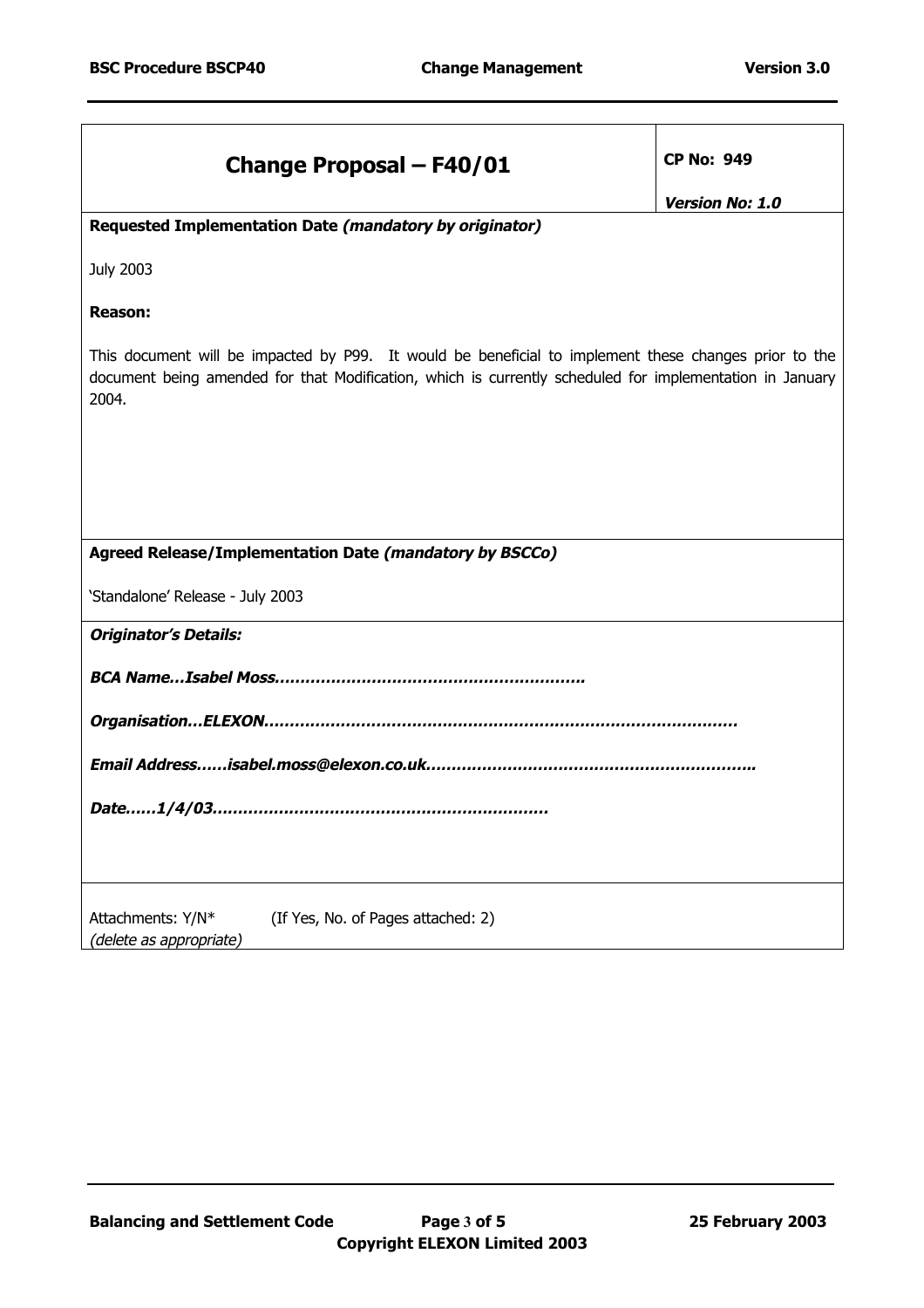# **EXAMPLE SCOPE DOCUMENT: OCT 2002 – SEPT 2003**

| <b>Focus Area</b>                                                                        | <b>Scope</b>                                | Reason<br>for<br><b>Check</b>          | <b>Comment</b>                                                                                                                                                                                                                                                                                                                                                                                                                                                                                                                                  |
|------------------------------------------------------------------------------------------|---------------------------------------------|----------------------------------------|-------------------------------------------------------------------------------------------------------------------------------------------------------------------------------------------------------------------------------------------------------------------------------------------------------------------------------------------------------------------------------------------------------------------------------------------------------------------------------------------------------------------------------------------------|
| <b>Meter Advance</b><br><b>Reconciliations</b><br>(MARs)                                 | <b>HHDC Agents</b>                          | Known<br>market<br>issue               | The check will consist of an on-site visit, lasting one day, to confirm that MARs are<br>being calculated in accordance with requirements, defined in BSCP502 Appendix 4.7.                                                                                                                                                                                                                                                                                                                                                                     |
| <b>CP696</b><br><b>Default</b><br><b>Consumption Data</b>                                | <b>HHDA Agents</b>                          | <b>New</b><br><b>TA</b><br>requirement | Agents' compliance with this new requirement will be confirmed by a site visit, lasting<br>one day. The check will involve a review of the relevant procedures and investigation<br>of a sample of MSIDs.                                                                                                                                                                                                                                                                                                                                       |
| <b>CP800</b><br><b>Mandatory</b><br><b>Refreshes</b>                                     | HHDA and<br><b>NHHDA</b><br>Agents          | <b>TA</b><br><b>New</b><br>requirement | Agents' compliance with this new requirement will be confirmed by a site visit, lasting<br>one day. The check will involve a review of the relevant procedures and investigation<br>of a sample of exceptions to determine that the appropriate procedures have been<br>applied.                                                                                                                                                                                                                                                                |
| <b>Clearance</b><br>of<br><b>Exception</b><br><b>Reports</b><br>(D0095/D0023)            | NHH Suppliers and<br><b>NHHDC Agents</b>    | Audit issue                            | Site visits will be carried out to all those NHH Suppliers who are currently audited by<br>the BSC Auditor and to all NHHDC Agents. The purpose of the visits, which should be<br>only one day in duration, will be to investigate the processing and clearance of MSIDs<br>that are reported as exceptions, either on the D0095 flow for Suppliers or the D0023<br>flow for NHHDC Agents. As part of this check a targeted sample of MSIDs will be<br>investigated specifically.                                                               |
| <b>Change of Profile</b><br><b>Class/Change</b><br><b>of</b><br><b>Measurement Class</b> | NHH Suppliers<br>and<br><b>NHHDC Agents</b> | Audit issue                            | Site visits to NHH Suppliers and NHHDC Agents will be undertaken to evaluate the<br>procedures in place to review and amend where necessary, the Profile Class (PC) and<br>Measurement Class (MC) of all MSIDs. The check will involve a review of the relevant<br>procedures and investigation of a sample of exceptions to determine that the<br>appropriate procedures have been applied. In order to generate the targeted sample<br>the TAA will review data submitted to ELEXON as part of EAC/AA reporting and for<br>Supplier Serial 9. |